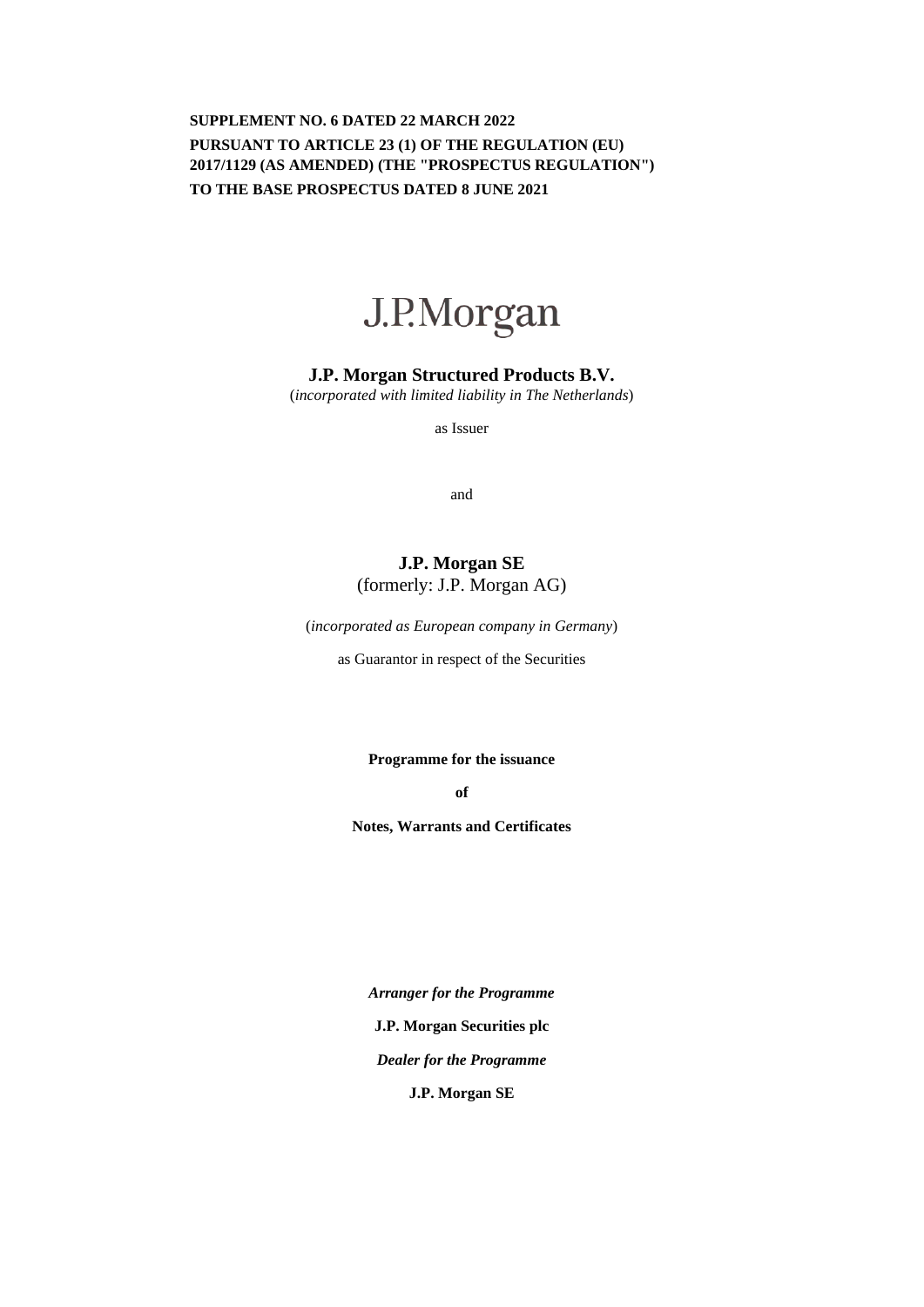The significant new factor resulting in this supplement (the "**Supplement**") to the base prospectus dated 8 June 2021 in connection with the issue of non-equity securities under the Programme for the issuance of Notes, Warrants and Certificates by J.P. Morgan Structured Products B.V. and guaranteed by J.P. Morgan S (the "**Base Prospectus**") is the decision made on 9 March 2022 to update the risk factors in relation to JPMorgan Chase in the Registration Document of J.P. Morgan Structured Products B.V. dated 21 April 2021 (the "**JPMSP Registration Document**") and in the Registration Document of J.P. Morgan SE dated 8 June 2021 (the "**JPMSE Registration Document**"). In this context, (i) J.P. Morgan Structured Products B.V. has updated the JPMSP Registration Document by way of supplement no. 4 to the JPMSP Registration Document dated 9 March 2022 which has been approved by the Commission de Surveillance du Secteur Financier in Luxembourg ("**CSSF**") on 9 March 2022 and (ii) J.P. Morgan SE has updated the JPMSE Registration Document by way of supplement no. 3 to the JPMSE Registration Document dated 17 March 2022 which has been approved by the German Federal Supervisory Authority (*Bundesanstalt für Finanzdienstleistungsaufsicht* – "**BaFin**") on 22 March 2022. The information in the supplement no. 4 to the JPMSP Registration Document and the information in the supplement no. 3 to the JPMSE Registration Document is incorporated by reference into the Base Prospectus by way of this Supplement.

### **I. Amendments to section "II. RISK FACTORS"**

*1) The information in subsection "A. Risks in connection with the Issuer" on page 12 of the Base Prospectus shall be replaced as follows:* 

"The risk factors as set out on pages 4 to 40 of the fourth supplement dated 9 March 2022 to the JPMSP Registration Document dated 21 April 2021 which has been approved by the Commission de Surveillance du Secteur Financier in Luxembourg ("**CSSF**") are hereby incorporated by reference into this Base Prospectus (detailed information regarding the pages in the fourth supplement dated 9 March 2022 to the JPMSP Registration Document from which information is incorporated by reference, can be found in section "XIV. General Information" under "4. Information incorporated by reference")."

*2) The information in subsection "B. Risks in connection with the Guarantor" on page 12 of the Base Prospectus shall be replaced as follows:* 

"The risk factors as set out on pages 3 to 13 of the JPMSE Registration Document dated 8 June 2021 (as lastly supplemented by the third supplement dated 17 March 2022 to the JPMSE Registration Document) which has been approved by the German Federal Financial Supervisory Authority (*Bundesanstalt für Finanzdienstleistungsaufsicht*) are hereby incorporated by reference into this Base Prospectus (detailed information regarding the pages in the JPMSE Registration Document and in the third supplement dated 17 March 2022 to the JPMSE Registration Document from which information is incorporated by reference, can be found in section "XIV. General Information" under "4. Information incorporated by reference")."

### **II. Amendments to section "XII. INFORMATION ABOUT THE ISSUER"**

#### *The information in this section on page 260 of the Base Prospectus shall be replaced as follows:*

"With respect to the information about J.P. Morgan Structured Products B.V. as Issuer of the Securities, the information contained in the Registration Document of J.P. Morgan Structured Products B.V. dated 21 April 2021 (the "**JPMSP Registration Document**"), the first supplement dated 26 July 2021 to the JPMSP Registration Document (the "**First Supplement to the JPMSP Registration Document**"), the second supplement dated 17 September 2021 to the JPMSP Registration Document (the "**Second Supplement to the JPMSP Registration Document**"), the third supplement dated 17 November 2021 to the JPMSP Registration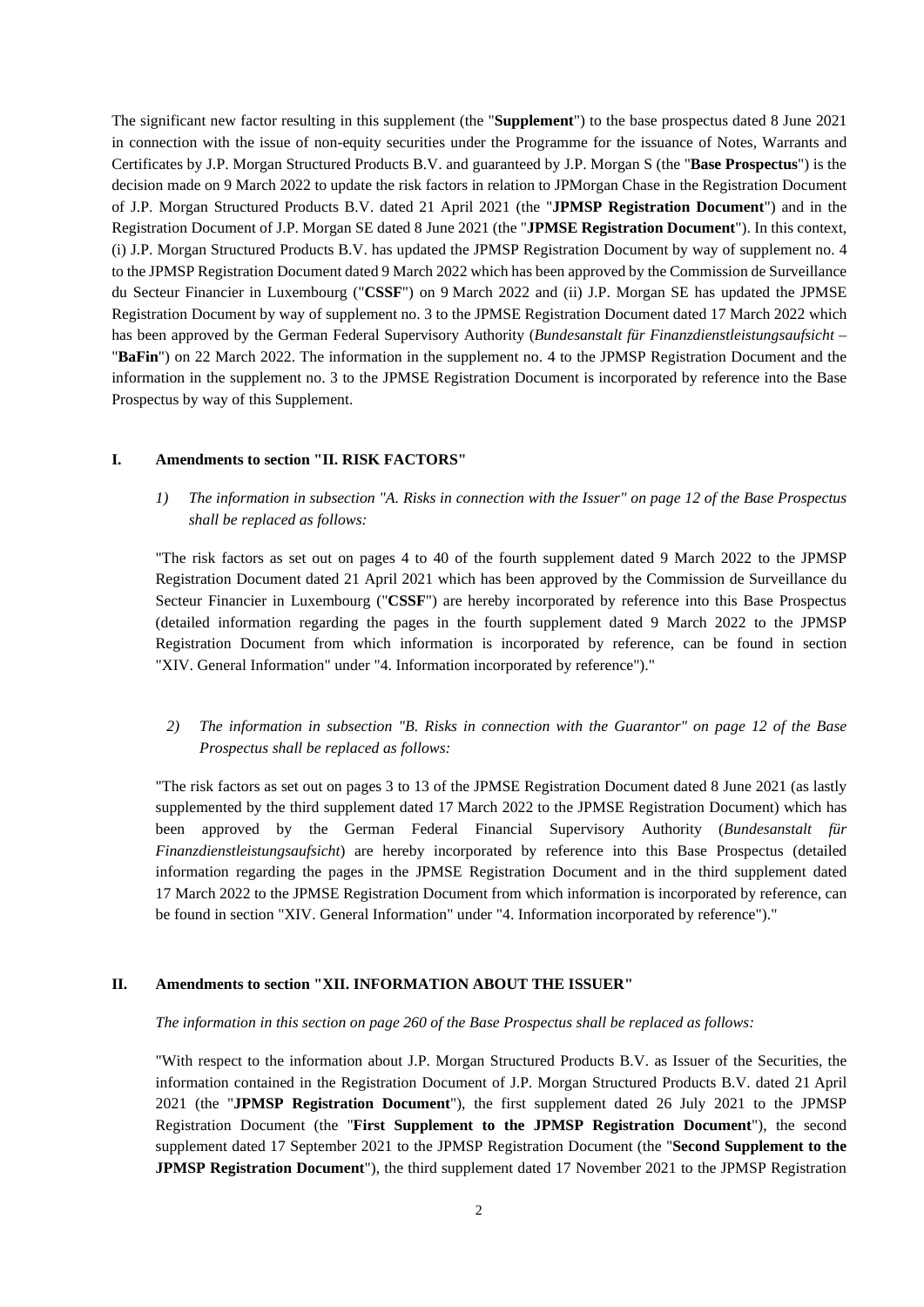Document (the "**Third Supplement to the JPMSP Registration Document**") and the fourth supplement dated 9 March 2022 to the JPMSP Registration Document (the "**Fourth Supplement to the JPMSP Registration Document**") which have been approved by CSSF as well as the information in the unaudited interim financial statements of JPMSP for the six month period ended 30 June 2021 (the "**JPMSP 2021 Interim Financial Statements**"), the audited annual report of JPMSP for the financial year ended 31 December 2020 (the "**JPMSP 2020 Annual Report**") and the audited annual report of JPMSP for the financial year ended 31 December 2019 (the "**JPMSP 2019 Annual Report**") are incorporated by reference pursuant to Article 19 paragraph 1 of the Prospectus Regulation into this Base Prospectus (detailed information regarding the pages in the JPMSP Registration Document, the First Supplement to the JPMSP Registration Document, the Second Supplement to the JPMSP Registration Document, the Fourth Supplement to the JPMSP Registration Document, the JPMSP 2021 Interim Financial Statements, the JPMSP 2020 Annual Report and the JPMSP 2019 Annual Report from which information is incorporated by reference, can be found in section "XIV. General Information" under "4. Information incorporated by reference")."

#### **III. Amendments to section "XIII. INFORMATION ABOUT THE GUARANTOR"**

#### *The information in this section on page 261 of the Base Prospectus shall be replaced as follows:*

"With respect to the information about J.P. Morgan SE (formerly J.P. Morgan AG) as Guarantor of the Securities, the information contained in the Registration Document of J.P. Morgan SE dated 8 June 2021 (the "**JPMSE Registration Document**"), the first supplement dated 25 November 2021 to the JPMSE Registration Document (the "**First Supplement to the JPMSE Registration Document**"), the second supplement dated 22 January 2022 to the JPMSE Registration Document (the "**Second Supplement to the JPMSE Registration Document**") and the third supplement dated 17 March 2022 to the JPMSE Registration Document (the "**Third Supplement to the JPMSE Registration Document**"), which have been approved by the Competent Authority as well as the information in the audited annual report of JPMAG for the financial year ended 31 December 2020 (the "**JPMAG 2020 Annual Report**") and the audited annual report of JPMAG for the financial year ended 31 December 2019 (the "**JPMAG 2019 Annual Report**") are incorporated by reference pursuant to Article 19 paragraph 1 of the Prospectus Regulation into this Base Prospectus (detailed information regarding the pages in the JPMSE Registration Document, the Second Supplement to the JPMSE Registration Document, the Third Supplement to the JPMSE Registration Document, the JPMAG 2020 Annual Report and the JPMAG 2019 Annual Report from which information is incorporated by reference can be found in section "XIV. General Information" under "4. Information incorporated by reference")."

### **IV. Amendments to section "XIV. GENERAL INFORMATION"**

- *1) In the subsection "2. Availability of Base Prospectus" on page 262 of the Base Prospectus the following bullet points shall be added at the end of the list contained in the third paragraph:* 
	- "- the Fourth Supplement to the JPMSP Registration Document (at: [https://jpmorgan](https://jpmorgan-zertifikate.de/globalassets/library/legal-documents/items/20220309_supplement-no.-4-to-the-2021-jpmsp-registration-document.pdf)[zertifikate.de/globalassets/library/legal-documents/items/20220309\\_supplement-no.-4-to-the-2021](https://jpmorgan-zertifikate.de/globalassets/library/legal-documents/items/20220309_supplement-no.-4-to-the-2021-jpmsp-registration-document.pdf) [jpmsp-registration-document.pdf\),](https://jpmorgan-zertifikate.de/globalassets/library/legal-documents/items/20220309_supplement-no.-4-to-the-2021-jpmsp-registration-document.pdf)
	- the Third Supplement to the JPMSE Registration Document (at: [https://jpmorgan](https://jpmorgan-zertifikate.de/globalassets/library/legal-documents/items/220317_jpmse_regform_supplement_sv2.pdf)[zertifikate.de/globalassets/library/legal-documents/items/220317\\_jpmse\\_regform\\_supplement\\_sv2.pdf\)."](https://jpmorgan-zertifikate.de/globalassets/library/legal-documents/items/220317_jpmse_regform_supplement_sv2.pdf)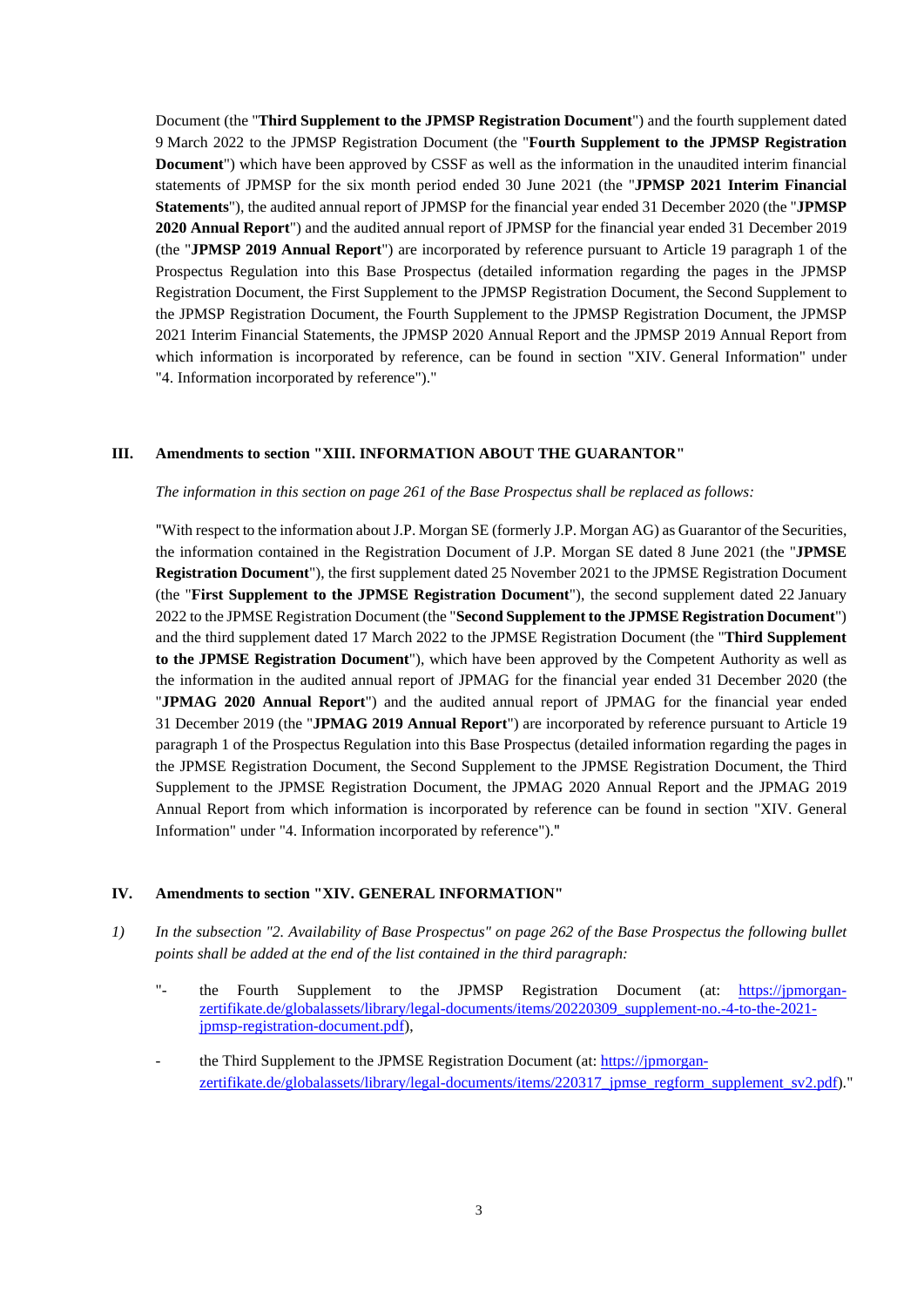- *2) Under "A. Documents" in the subsection "4. Information incorporated by reference" on page 263 of the Base Prospectus the following bullet points shall be added at the end of the list:* 
	- "- the Fourth Supplement to the JPMSP Registration Document;
	- the Third Supplement to the JPMSE Registration Document."

"

- *3) Under "B. Information" in the subsection "4. Information incorporated by reference" on page 263 of the Base Prospectus the line item "Risk Factors" under "JPMSP Registration Document dated 21 April 2021" shall be deleted.*
- *4) Under "B. Information" in the subsection "4. Information incorporated by reference" on pages 263 et seqq. of the Base Prospectus the information "Third Supplement to the JPMSP Registration Document" and the information "First Supplement to the JPMSE Registration Document" shall be replaced by the following information:*

| <b>Fourth Supplement to the JPMSP Registration Document</b> |               |                                |
|-------------------------------------------------------------|---------------|--------------------------------|
| Information contained in the Fourth Supplement to the       | pages 4 to 40 | section II.A. $\prime$ page 12 |
| <b>JPMSP Registration Document</b>                          |               |                                |
|                                                             |               |                                |
| Third Supplement to the JPMSE Registration Document         |               |                                |
| Information contained in the Third Supplement to the        | pages 2 to 5  | section II.B. $\prime$ page 12 |
| <b>JPMSE Registration Document</b>                          |               |                                |

"